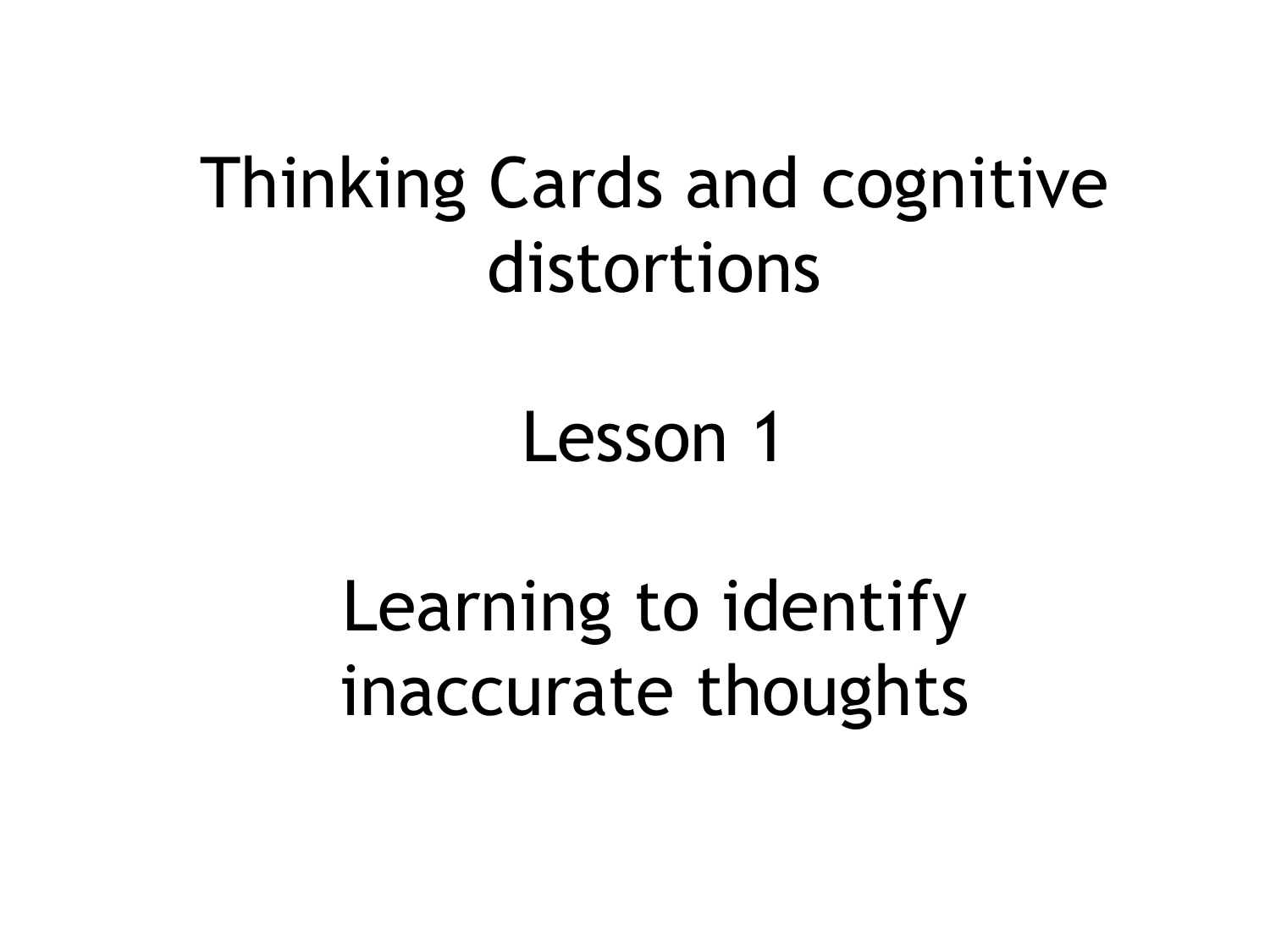• Aim: To introduce the idea of cognitive distortions/inaccurate thinking/unhelpful thinking

• Objective : To be able to give examples of inaccurate thoughts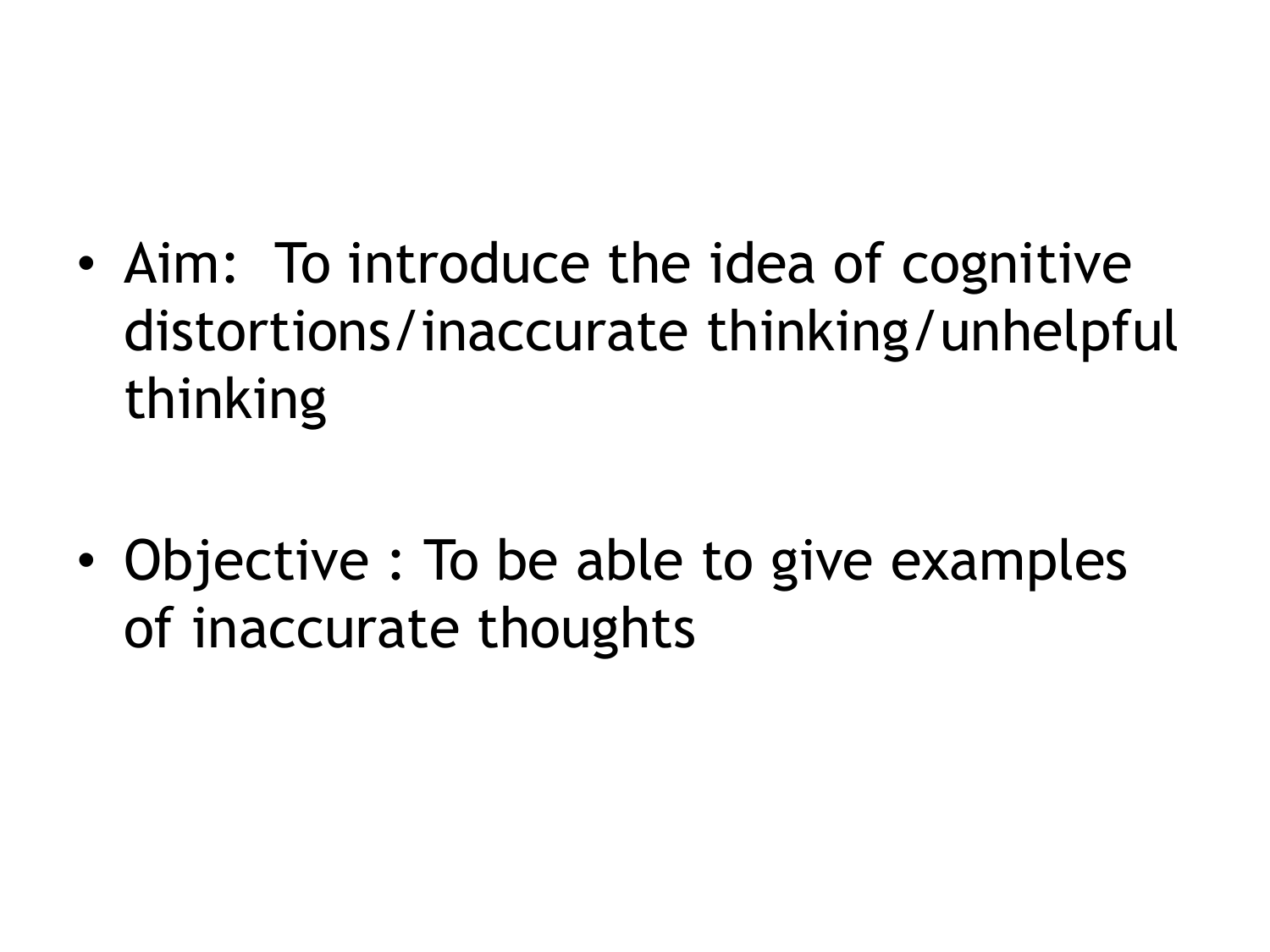Cognitive distortions are thoughts that we all sometimes have. Sometimes this is described as unhelpful thinking because these thoughts can be inaccurate and unhelpful, and can

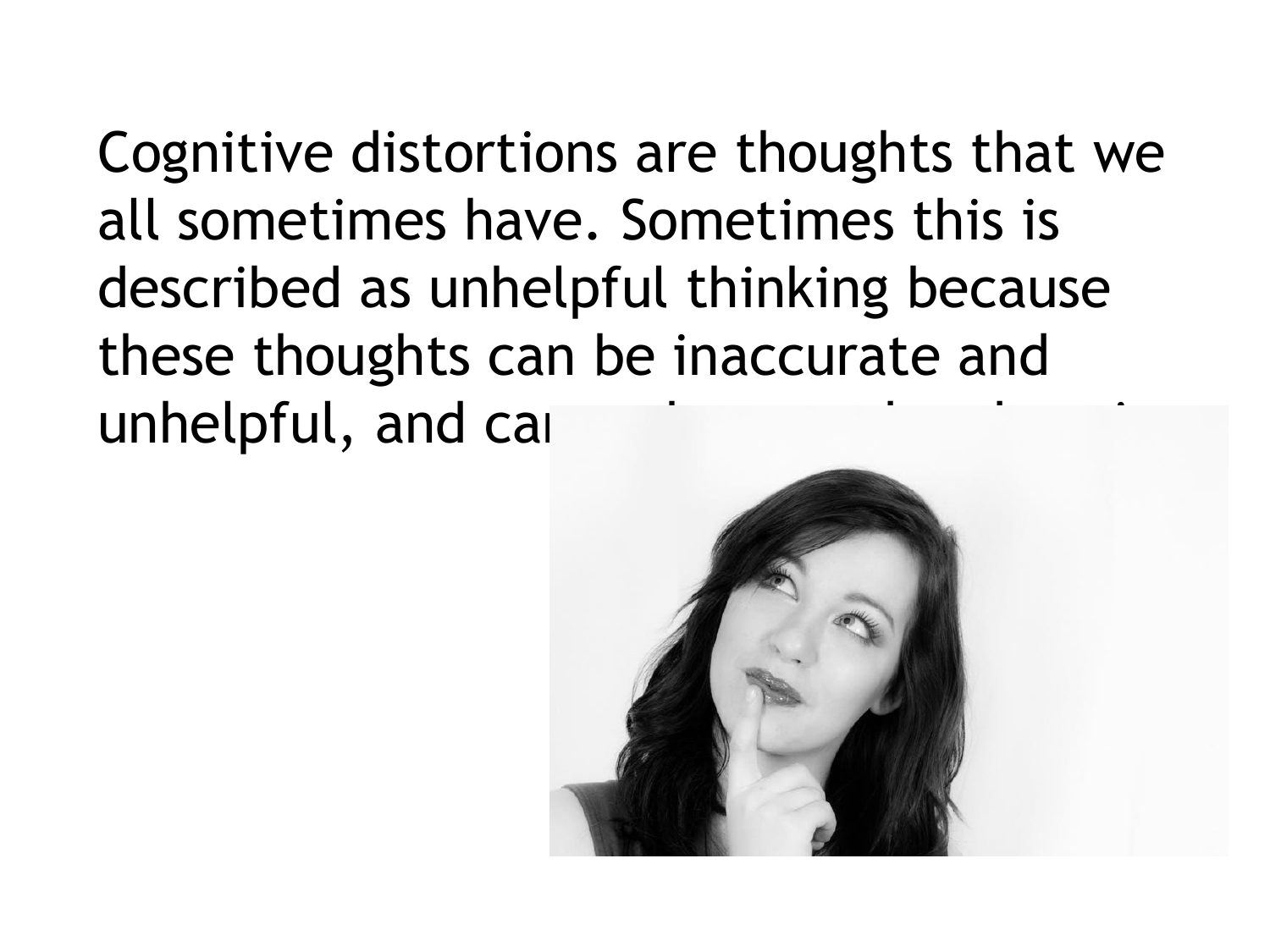Cognitive distortions (or unhelpful thinking) will happen when our thoughts settle on ideas that are not actually true.

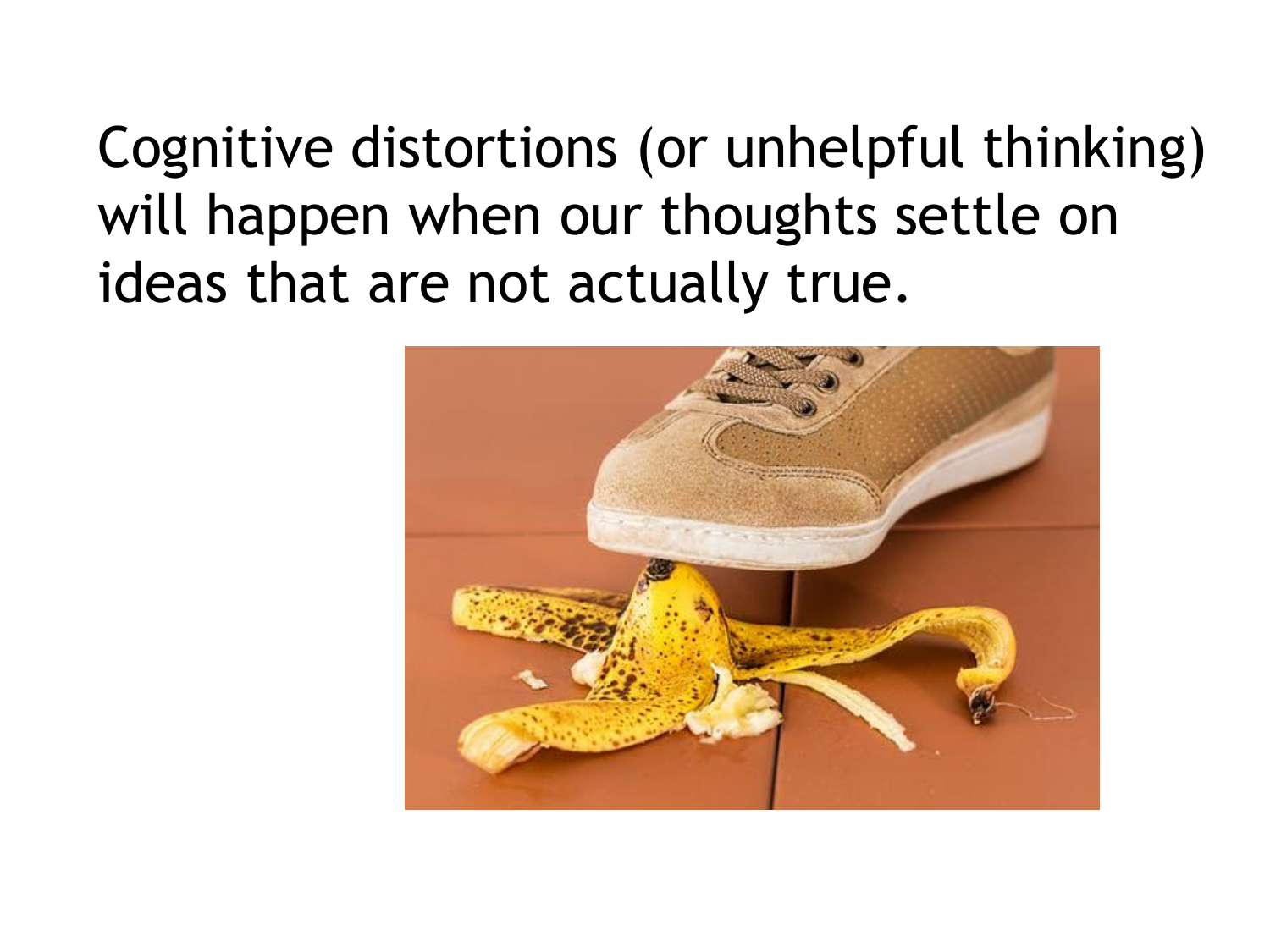#### For example we might think that we are a failure when we are not.

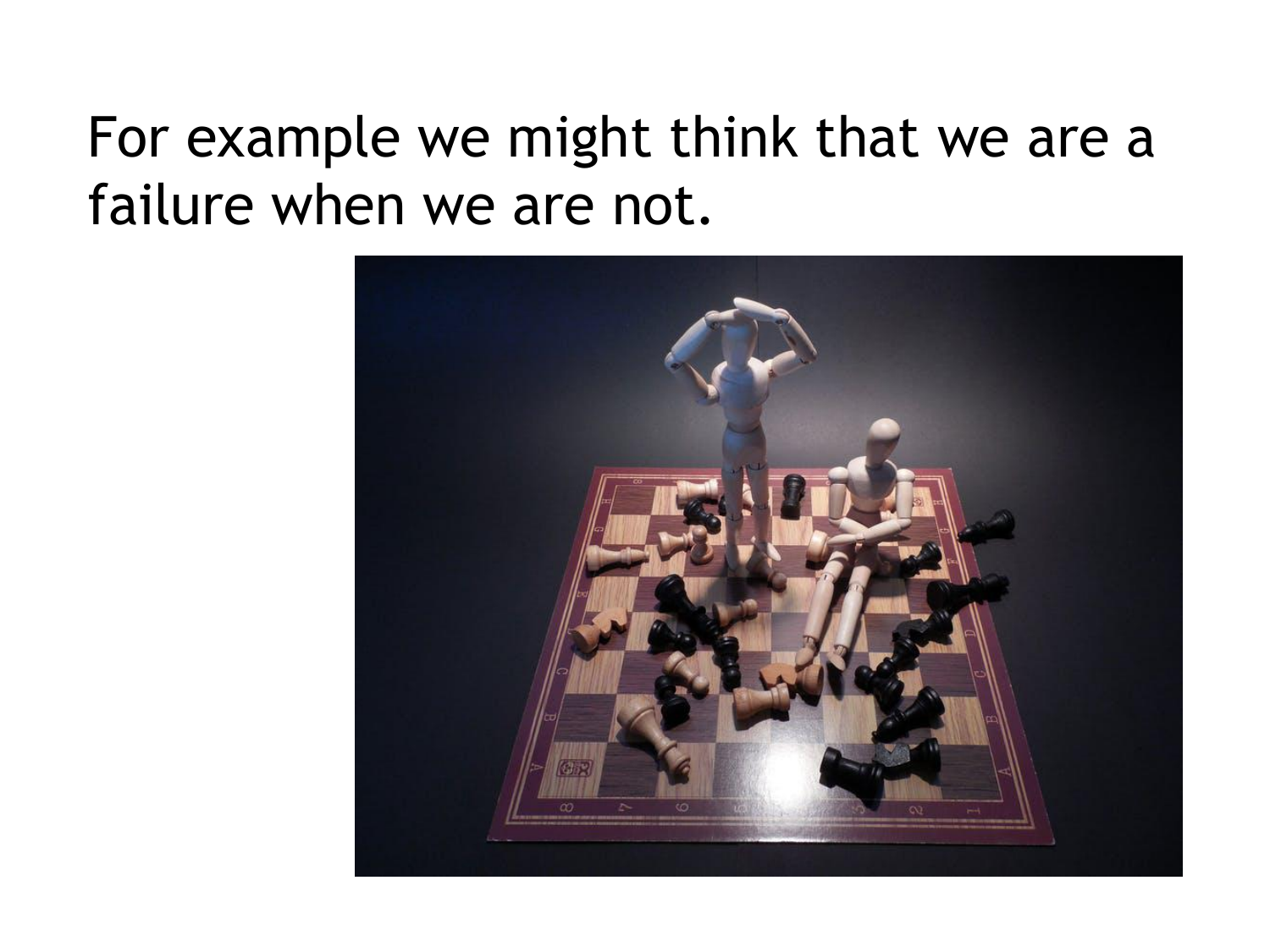#### There are many different cognitive distortions

#### (inaccurate ideas) we can experience as unhelpful

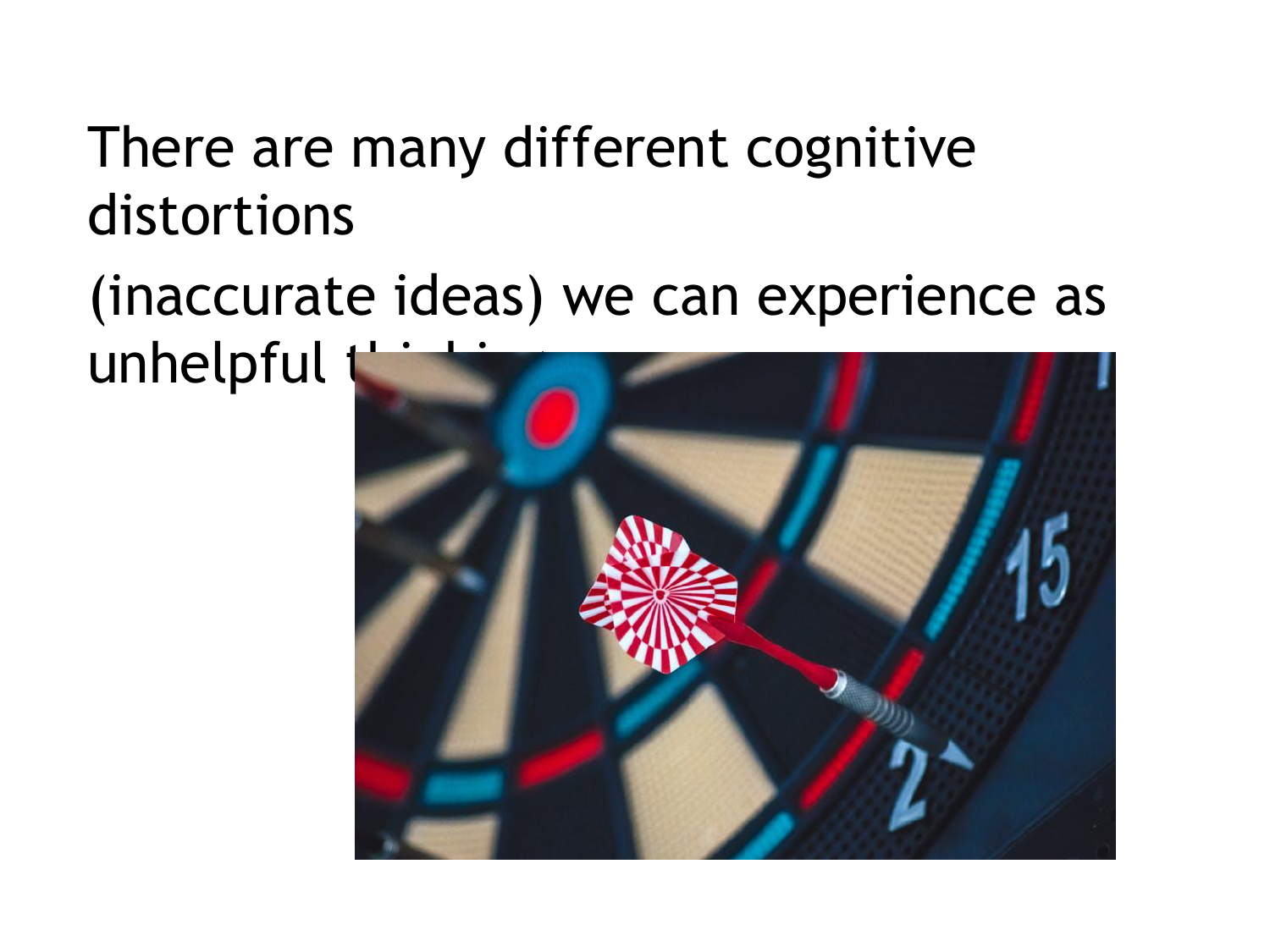#### Cognitive distortions can cause us stress and unhappiness.



Inaccurate ideas about the truth can even make us feel depressed or anxious.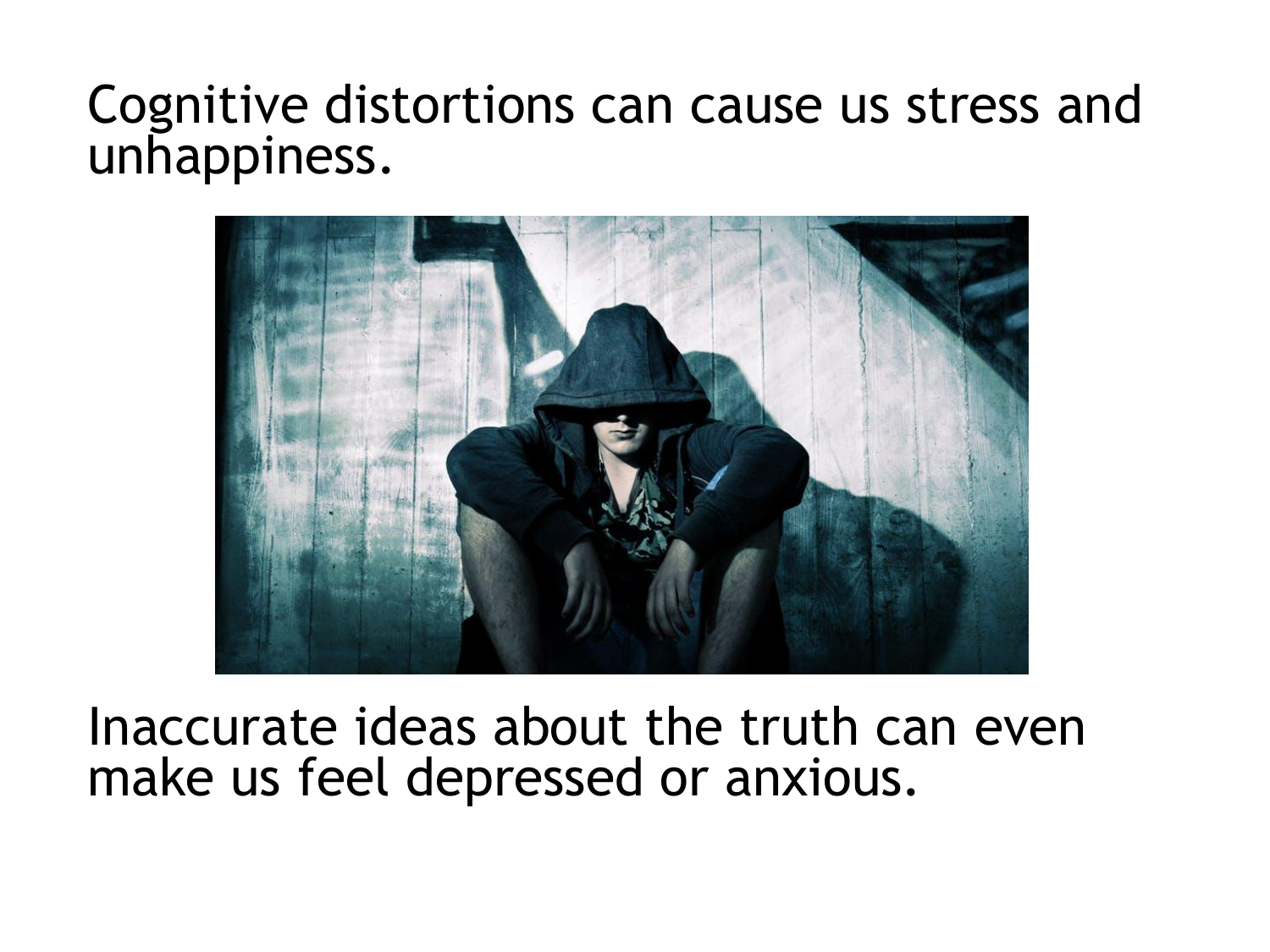## How can we deal with inaccurate ideas (unhelpful thinking)?

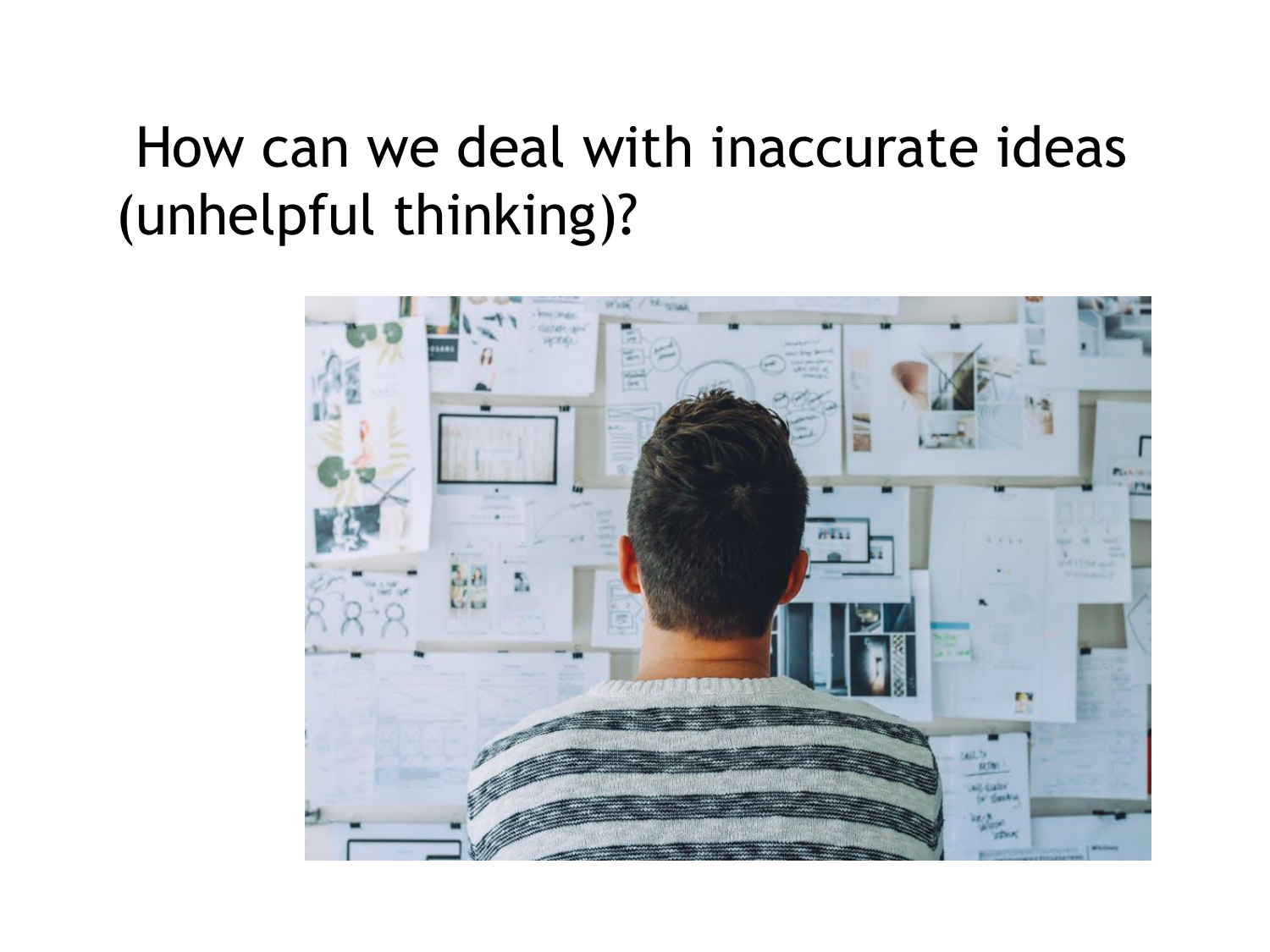We can challenge or question our inaccurate ideas by doing some detective work to recognise our unhelpful thoughts. We can then think in a way that is more accurate. We can use helpful thinking.

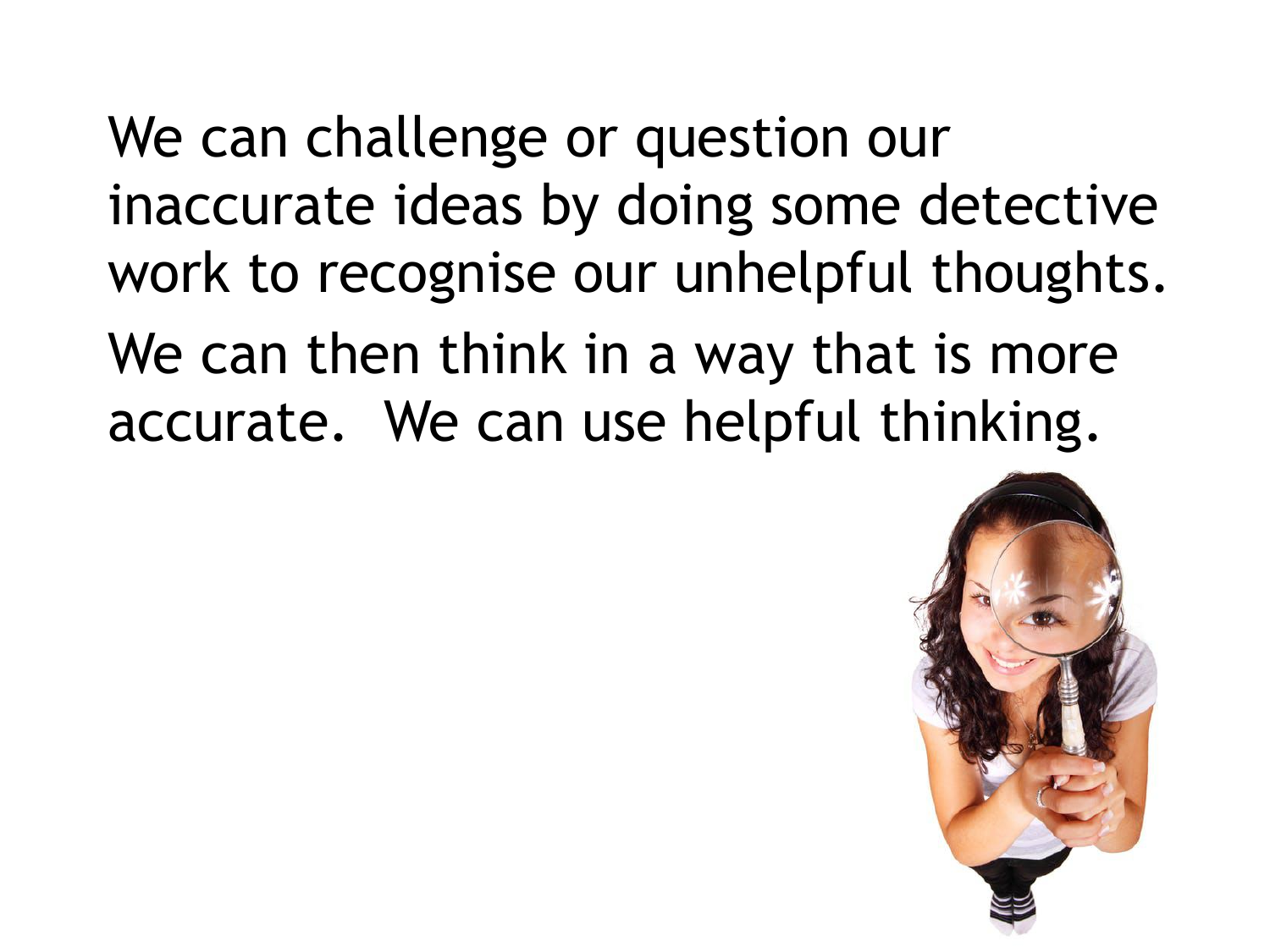First of all we have to recognise our own inaccurate thoughts. This can be difficult.

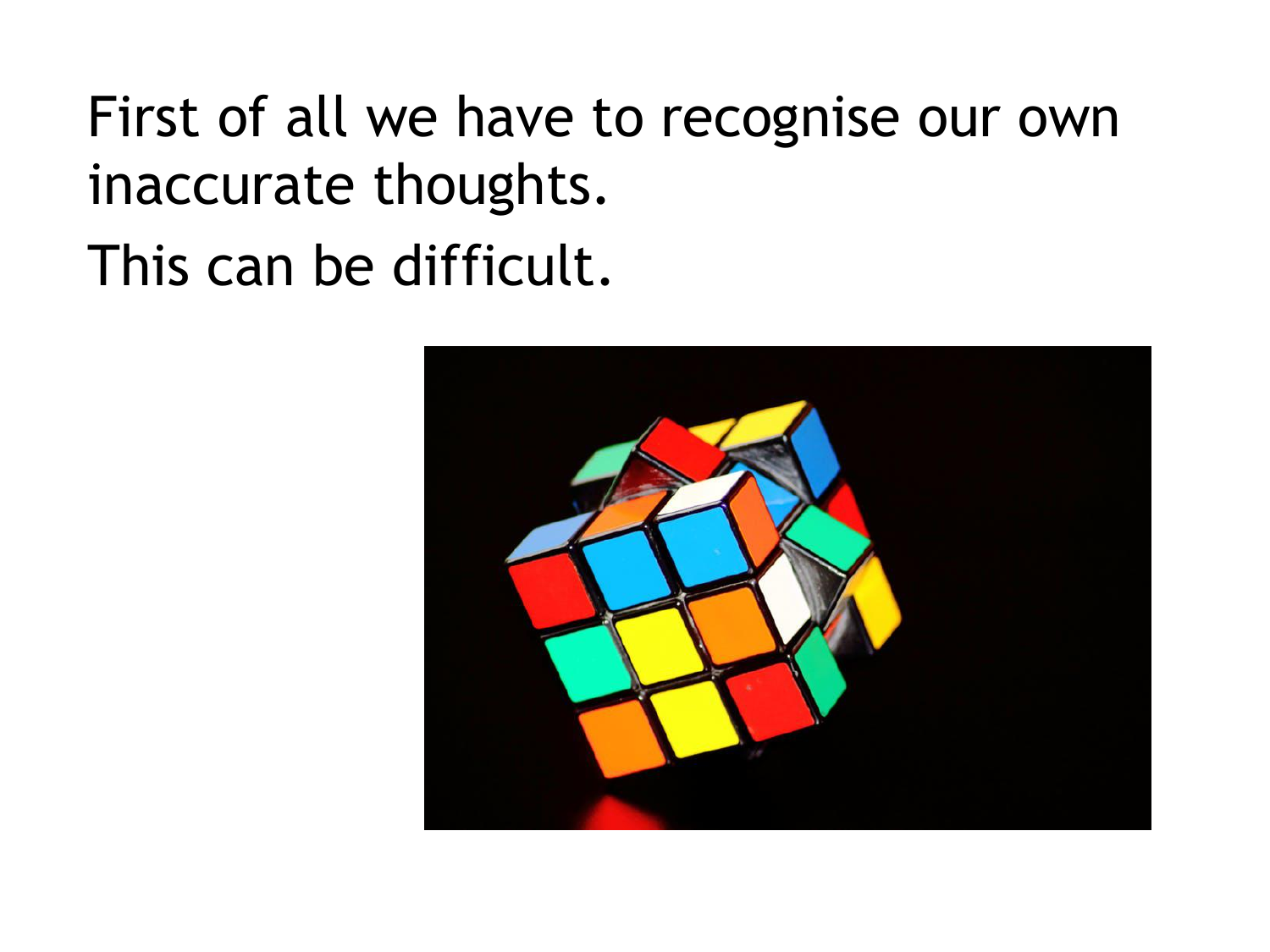## Thinking Cards can help us to recognise inaccurate thoughts (unhelpful thinking).

#### Click here to watch some videos about unhelpful thinking

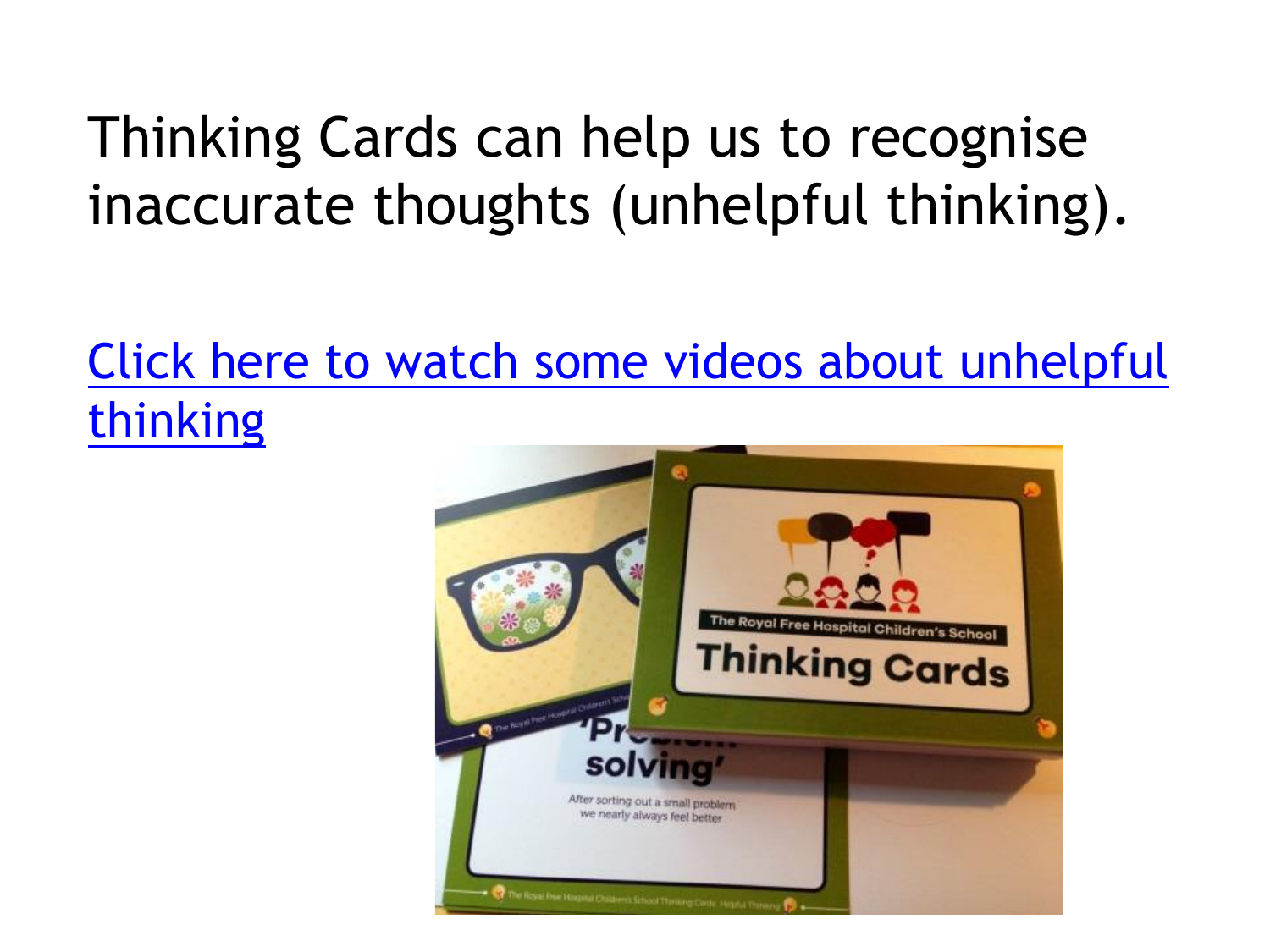# Links to unhelpful thinking videos

All or Nothing Blame Me

Trash Talk Flooding

Mind Reading Tumping to

**Conclusions** 

Blocking the Positive **Being Wrong** 

Negative Glasses Stuck in the future Kick/Keep Snowballing Magnifying **Nothing can Change**